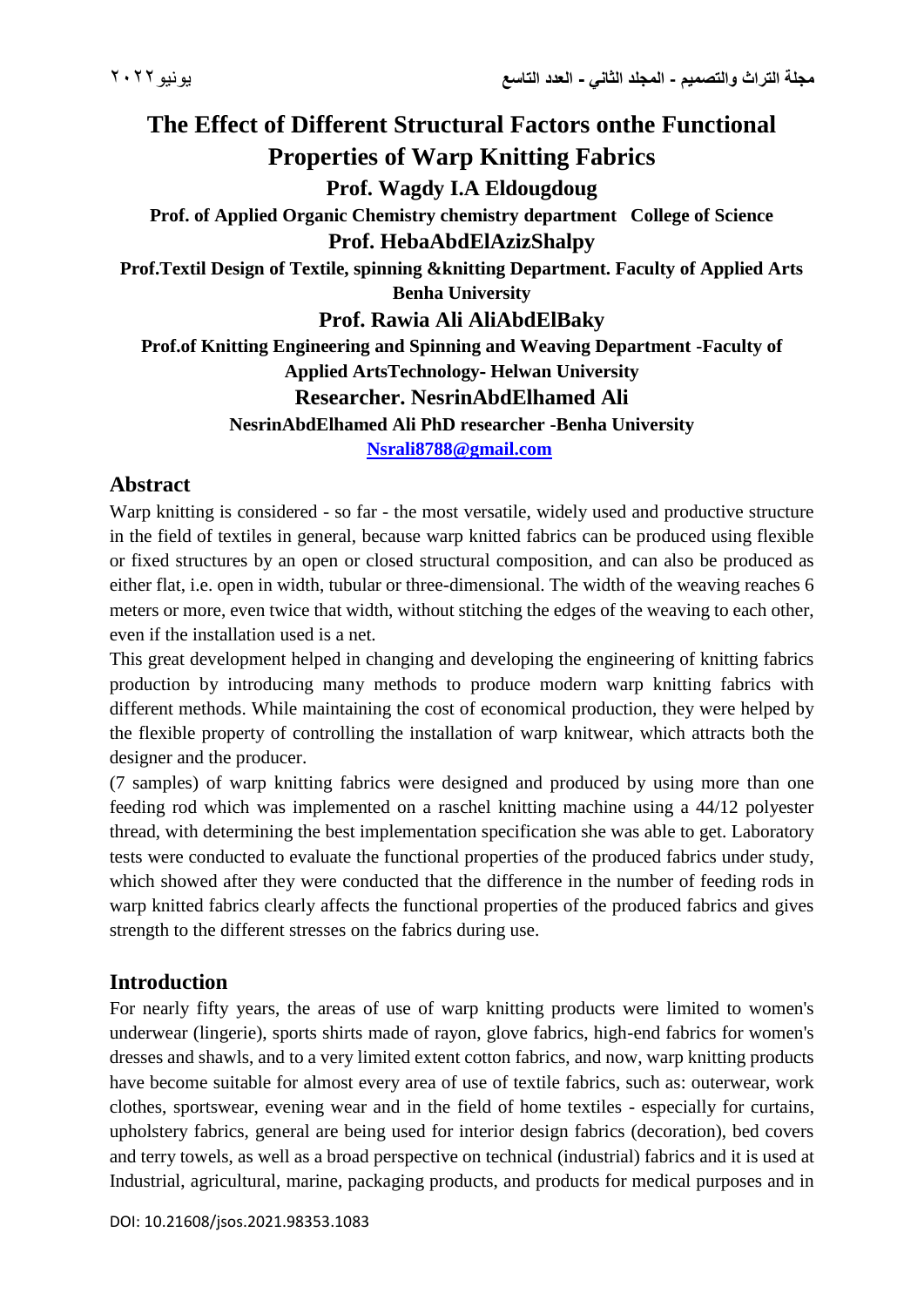most of the different applications of protective and security fabrics, and thus we can consider that warp knitting fabrics play a prominent role, and warp knitting machines have developed, where it was possible to produce a machine with 12 rods for feeding, then progress increased in this type of machine until it was possible to reach the use of 42 feed rods by inserting a column of different pressure on land weights, which made it possible to produce new designs. (1)

As for the structural composition of knitted fabrics, it helps the presence of voids that facilitate the passage of air and help to ventilate the body and reduce perspiration and affect the temperature. It also makes it more resistant to wrinkling than woven fabrics and more flexible, which makes it easy to store so that wrinkles disappear quickly after the clothes are unloaded and suspended, and it is convenient to use and allows movement to become free without permanent folds in clothes, and it is also soft and often light in weight, and some of them do not need any means of ironing, but can be laid flat for drying to restore their shape and appearance with its high absorbency. ..(2)

Warp knitting is by far the most versatile, widely used and productive structure in the field of textiles in general because warp knitted fabrics can be produced using flexible or fixed structures by means of an open or closed structural composition.

### **Research problem**

Despite the technological progress in the production of warp knitted fabrics, most of the methods used are still done using traditional methods. Therefore, it was necessary to study the possibility of producing warp knitted fabrics with different designs and structural compositions to improve the functional properties of the produced fabrics and increase the durability of the fabrics towards the various stresses on them during use. .

### **The research importance**

The importance of the research lies in the use of warp knitting machines to produce warp knitting fabrics with different materials and structural compositions to improve the functional properties of the produced fabrics and increase the fabrics' endurance to the various stresses on them during use with determining the best operational specification for them.

### **The research aims**

1- Improving the production and design of warp knitting fabrics with different structures by controlling the machine settings to increase the strength of the fabrics to bear the different stresses on them during use.

2- Reaching for the best executive specification to verify the functional properties of the produced fabrics.

### **Research hypotheses**

1. The use of different structural structures to produce samples of warp knitting affects the functional properties of this type of fabric.

2. The use of different settings has a great effect on the functional properties of the produced fabrics.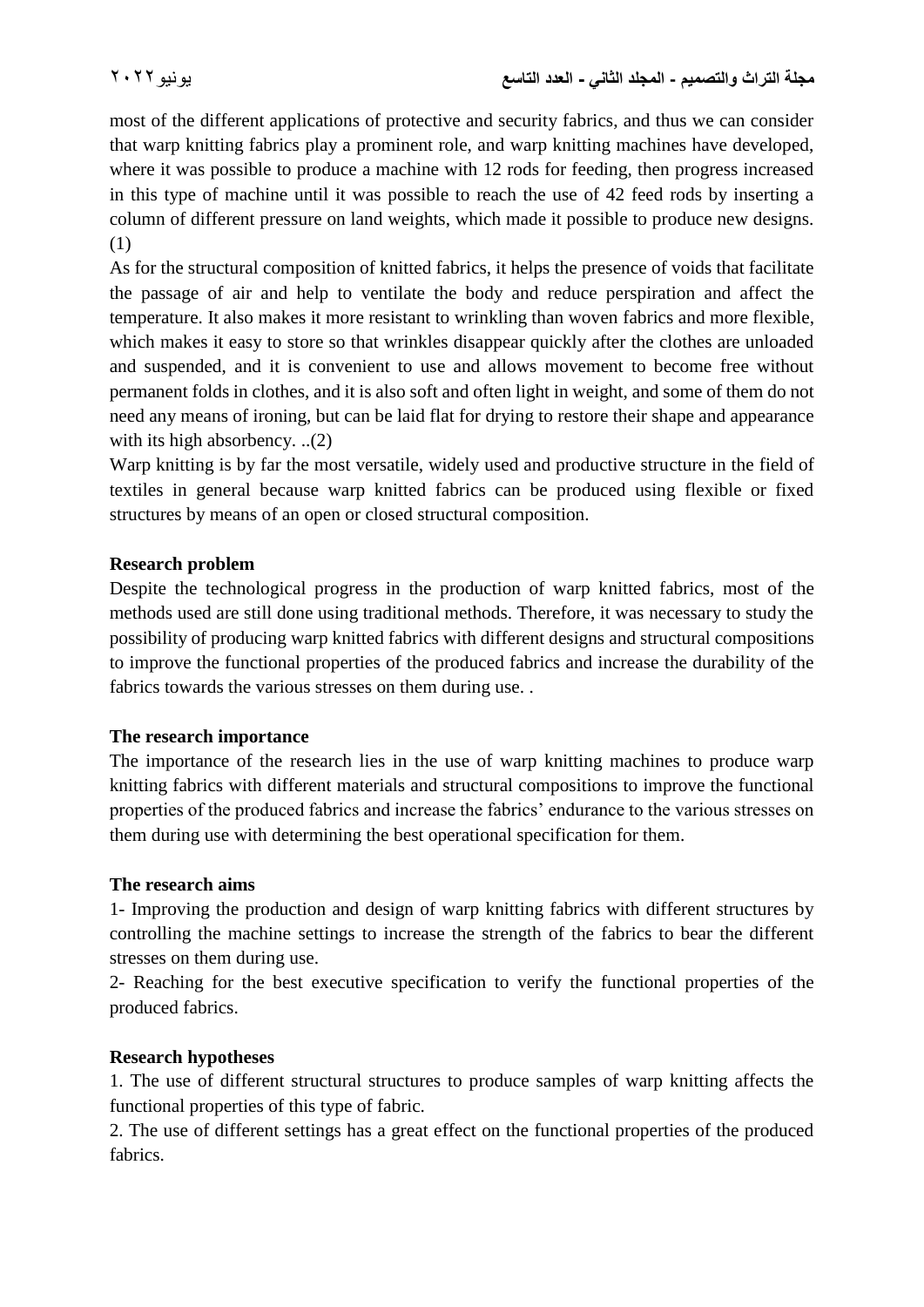#### **Research Methodology**

This research follows the experimental and analytical methods.

## **4- Conclusions: -**

1. The greater the number of feeding rods, the greater the weight, thickness and explosion resistance of the sample produced, and the greater the strength of the fabrics bearing the different stresses on them during use.

2. Each feeding rod moves differently, a structural component that interlocks with the structural structures of the other rods, increasing or decreasing the fabrics' tolerance of the different stresses on them depending on the number of feed rods for the fabric produced.

3. The fifth sample achieved the highest weight, the highest thickness and the highest explosion resistance because it contains 6 feeding rods, while the fourth, sixth and seventh sample achieved the lowest explosion resistance because they consisted of 2 feeding rods.

## **5- Recommendations**

1. Interest in expanding the scope of scientific research in the field of warp knitting due to its functional properties.

2. Further study of the factors affecting the production of warp knitted fabrics and their relationship to the functional and aesthetic properties of the produced fabrics.

3. Using different materials and compositions in the production of warp knitting samples.

## **References:**

1. tiknulujya watasmim 'aqmishat triku alsada'i- kuliyat alfunun altatbiqiat - jamieat hulwanmunaa alsayid ealaa alsimnudaa - 2001 mi.

2. 'iintaj 'iintaj 'aqmishat triku alsada' altiqniati-rsha eabd alhadaa muhamad warawiat ealaa - 2014 mi.

3. 'aqmishat jadidat tustakhdam fi sinaeat albulaa astiraliati- alnashrat al'iielamiat - sunduq sinaeat alghazl walmansujat - 'ashraf alnahrawaa - 2002 ma.

4. al'alyaf walkhuyut alsinaeiatu- sunduq aldaem sinaeat alghazl walmansujati- 2004 ma.

5. tathir aikhtilaf 'uslub 'iintaj 'aqmishat triku alsada' ealaa khawasi al'ada' libitanat almalabis alriyadiat - risalat majistir- kuliyat alfunun altatbiqiati- jamieat hulwan- nisrin eabd alhamid-2016 m.

6. tahsin alkhawas aljamaliat walwazifiat li'aqmishat malabis alsahrat lilsayidat min tiriku alsada' - bahath taraqiyh - kuliyat alfunun altatbiqiati- jamieat hulwan - rawit ealaa eabd albaqi-2018 mi.

1. David J Spencer Leicester Polytechnic, UK. Knitting Technology (1983).

2. Sadhan Chandra Ray, UK. Fundamentals and Advances in Knitting Technology (2011).

3. Nazir, A., Hussain, T., Ahmad, F., & Faheem, S., Effect of knitting parameters on moisture management.

4. Bharat J.Gajjar"Advances in Knitting Technology" 2011, USA.

5. Spencer, D. J. Knitting technology – a comprehensive handbook and practical guide. UK: Wood head Publishing, 2001.